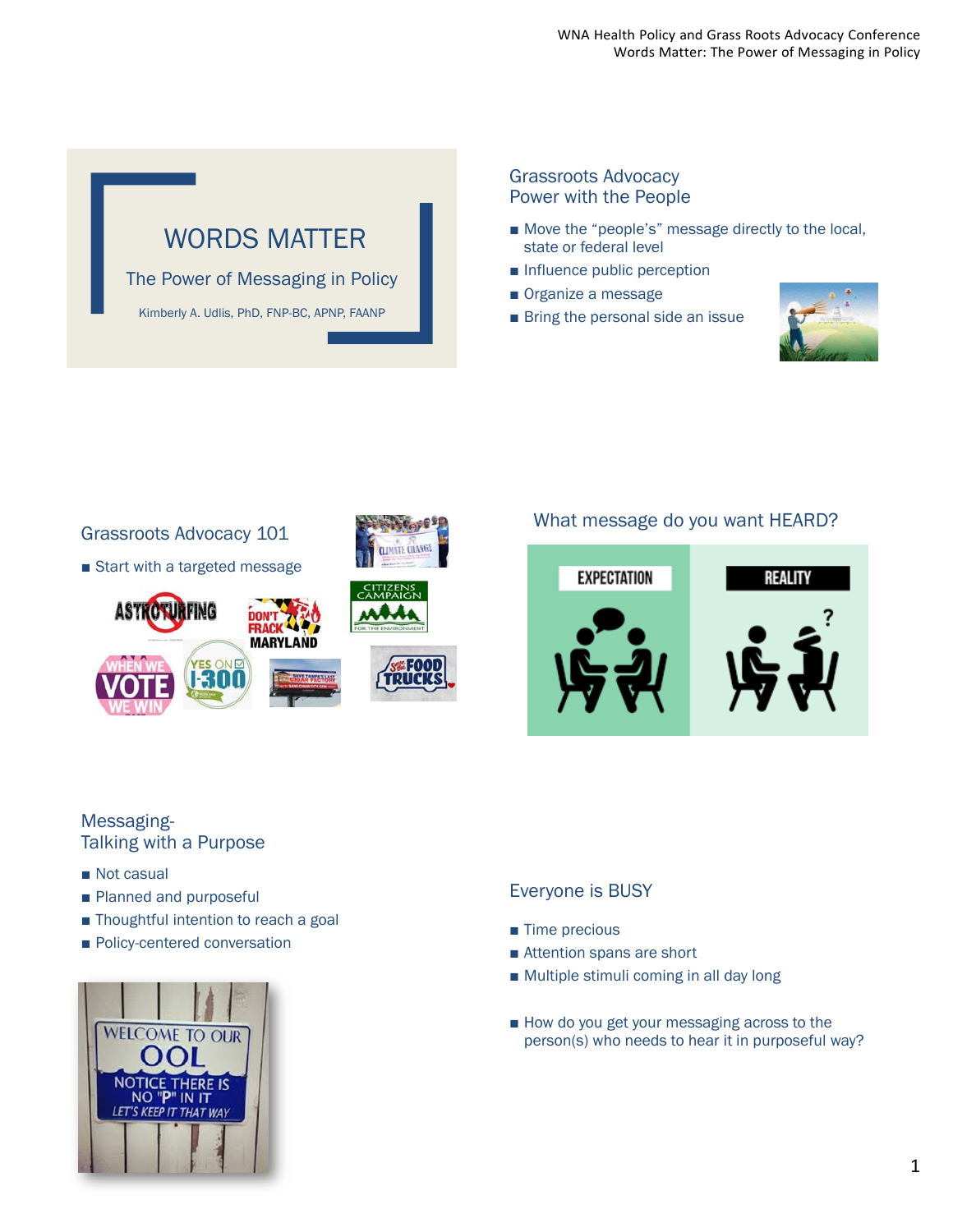

#### Elevator Speech

- A concise and persuasive presentation, delivered in about 3 minutes with the intention to gain interest and advance your message.
- The goal is NOT to seal the deal.
- The goal is to deliver your message in a way that invokes interest and action.



#### It's More than Just the Stats

- Key is to blend information with persuasion
- Remember, grassroots is personal!



#### Monroe's Motivated Sequence

https://www.write-out-loud.com/persuasive-speech-outline.html

- Pattern of speech that mirrors the normal thinking process when confronted with a problem
- Prepares and motivates a positive response to the message as it's perceived as reasonable



■ Named after Alan H. Monroe – *Taught at Purdue University*

#### Monroe's Motivated Sequence

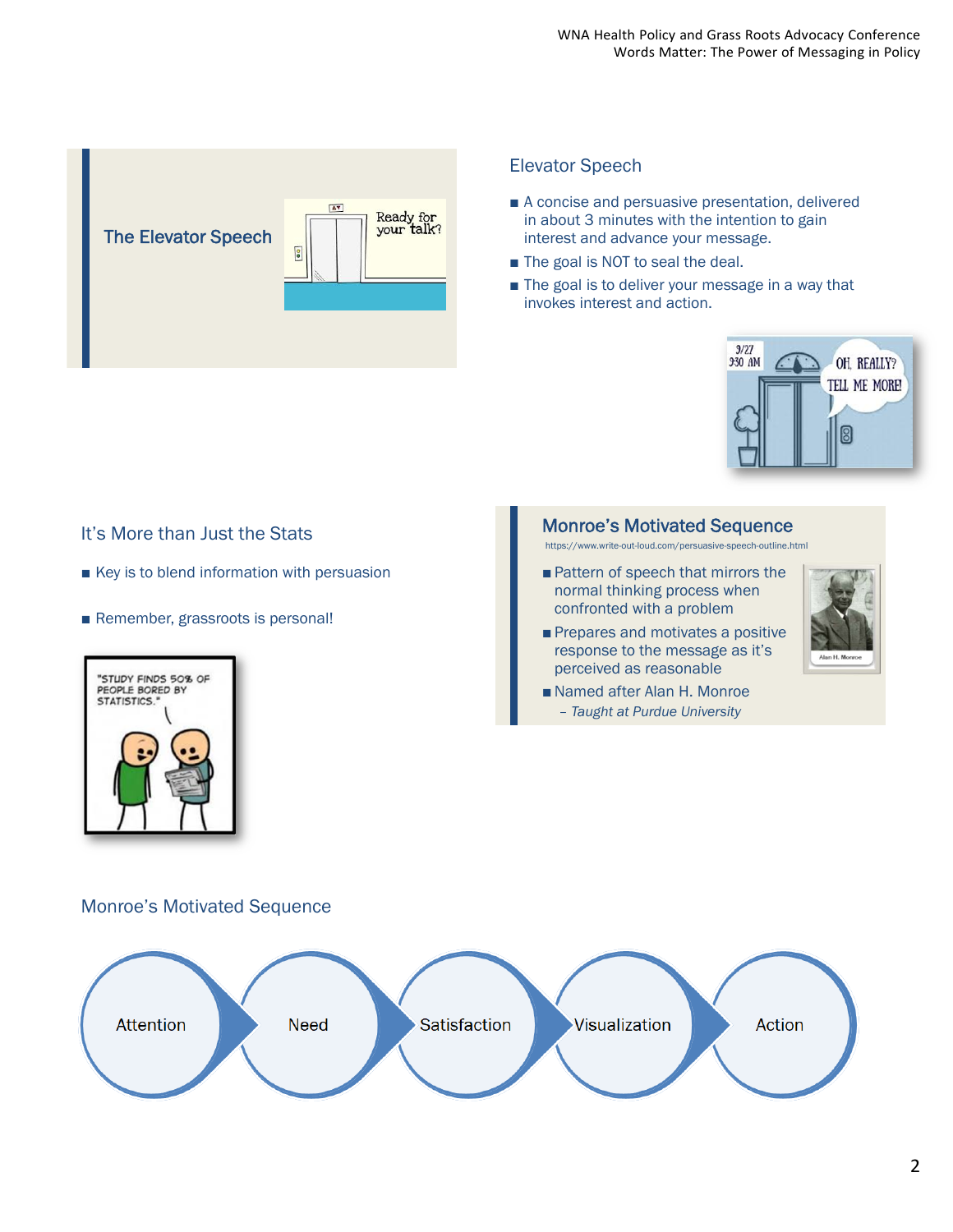### Attention

- Who you are?
- Who do you represent?
- What's your credibility?
- Your GRAB!
- Why should they listen to you?
- What is the relevance to them?
- Why should they believe you?



What's in it for me?

#### Need

- Establish the need for change
- What is the impact on them? – *Make it personal*
- Use a few statistics
	- *Needed for establishing credibility, but remember the STORY*
- What is your personal connection?

## **Satisfaction**

- How do you propose to satisfy the need
- Provide a succinct solution
- Demonstrate how it solves the problem – *Use an example of effectiveness, if possible*
- Provide support
- Acknowledge barriers with counteraction

## WHERE WHY SOLUTION WHO WHAT

## Action

- What is the result you want?
- Remember, this isn't the end of the conversation
- Make the action step readily doable
	- *Agree to a meeting*
	- *Relay the message*
	- *Support a policy*
	- *Sign a petition*



## Visualization

- Make your audience visualize the solution
- Portray an outcome of their action or inaction
- Engage their emotions
- Have them "see, hear, feel, taste" the outcome